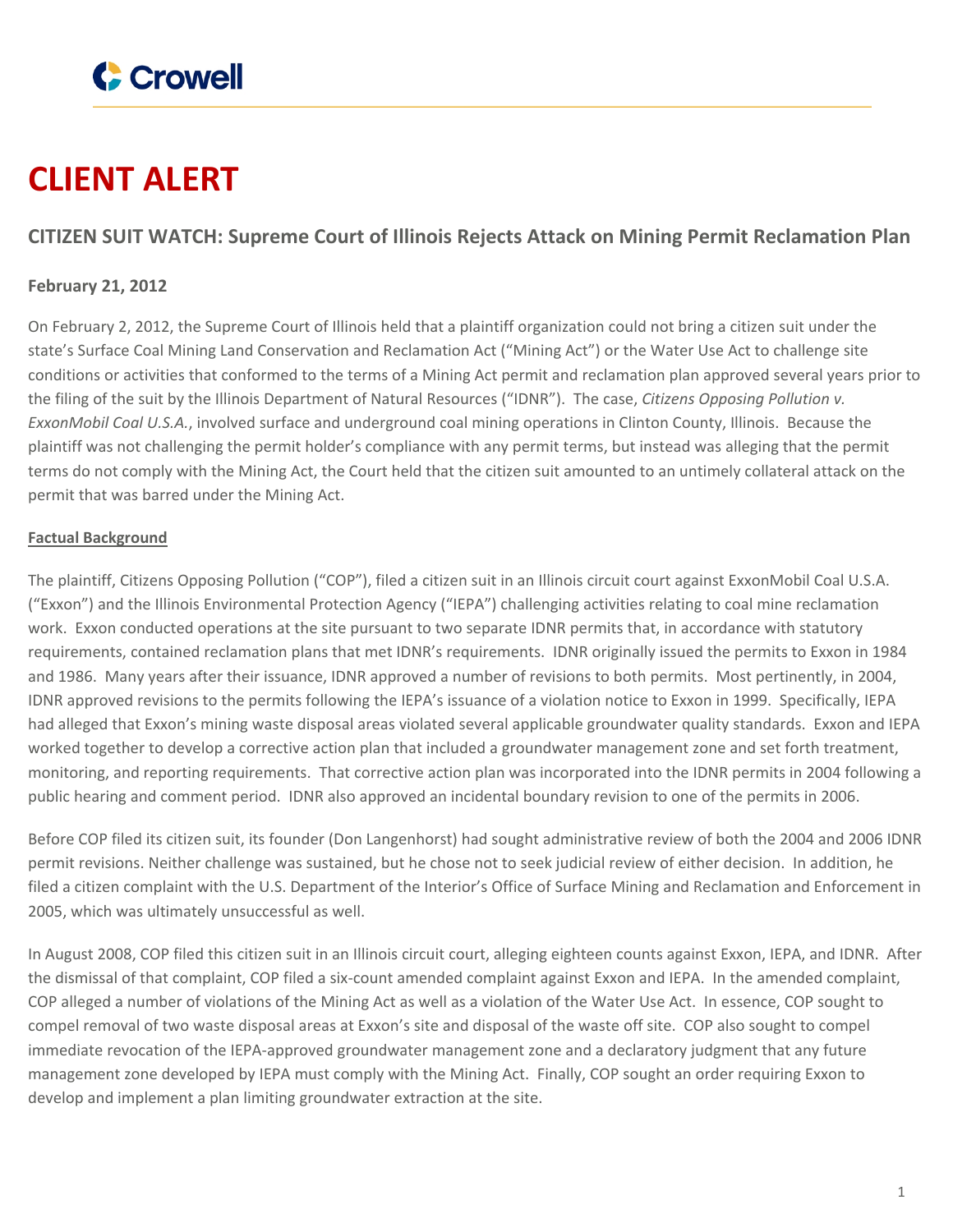

The trial court dismissed the amended complaint in its entirety with prejudice, reasoning that: (i) IDNR approved the permits and reclamation plan only after finding that all statutory requirements of the Mining Act were satisfied; (ii) COP conceded that it had no evidence of any violations of the permit terms or the reclamation plan; (iii) the statutory deadline to challenge the permit and reclamation plan had expired and thus, COP could not use the Mining Act's citizen suit provision to circumvent that deadline; and (iv) the Water Use Act did not provide for a private right of action. The appellate court reversed on five of the six counts, finding that the citizen suit could proceed because COP was alleging ongoing violations of the Mining Act. As to the sixth count, the appellate court affirmed the dismissal to the extent that count constituted a collateral attack on previously issued permits. But, the appellate court modified that dismissal to be without prejudice.

#### **The Illinois Supreme Court's Opinion**

The Supreme Court of Illinois affirmed the trial court's dismissal of COP's amended complaint and reversed the appellate court's decision. The Court examined both the citizen suit and the administrative review provisions of the Mining Act. Reading these two provisions together, the Court found that the administrative appeal process, which COP did not pursue to its conclusion, is the exclusive means to obtain circuit court review of the terms of IDNR Mining Act permits. By contrast, the Court found that claims challenging unpermitted activity or seeking to enforce the provisions of a permit can be brought in a citizen suit. The Court emphasized that the administrative review provision provides that *all* final administrative permit decisions "*shall* be subject to judicial review pursuant to the [Illinois] Administrative Review Law." In order for that provision to exist harmoniously with the citizen suit provision, the administrative appeal process must be the sole mechanism to obtain judicial review of permit terms. In the Court's view, COP's interpretation of these statutory provisions would "eviscerate" the term "shall" and "mak[e] adherence to the Administrative Review Law entirely optional and nonbinding in the case of a final permit determination by IDNR."

The Court clarified that COP was not challenging Exxon's compliance with any permit terms but instead was arguing that those terms did not comply with the Mining Act. But, those were claims that could have and should have been brought at the time of permit issuance. Indeed, because Langenhorst failed to seek timely judicial review of those permit terms following his failed administrative appeals in 2004 and 2006, the Court held that the citizen group he founded in 2008 could not now do so under the guise of a citizen suit. According to the Court, IDNR's permitting authority "would be undermined if we were to interpret [the citizen suit provision] as allowing a party to file an original cause of action in the circuit court challenging the terms of a mining permit" several years after the permit approval. Moreover, "[a] contrary construction of the statute would also impact legitimate reliance by a permittee, and create significant uncertainty by allowing the terms of a permit to be reopened and reconsidered at any time, even years after a reclamation project has been completed in accordance with a permit."

The Court made it clear that there are ways that a party can object to IDNR permit decisions and then seek judicial review. It explained, however, that such objections must be brought in a timely manner through the prescribed administrative review process, *not* through a citizen suit action. The Court further emphasized that IDNR must conduct periodic permit reviews and may decide that permits must be revised in order to ensure compliance with all Mining Act requirements. Moreover, if IDNR obtains information that it "improvidently" issued a permit, it must review the circumstances of the permit issuance and take remedial action, if necessary. Thus, there are proper mechanisms under the statute for a citizen plaintiff to obtain its day in court.